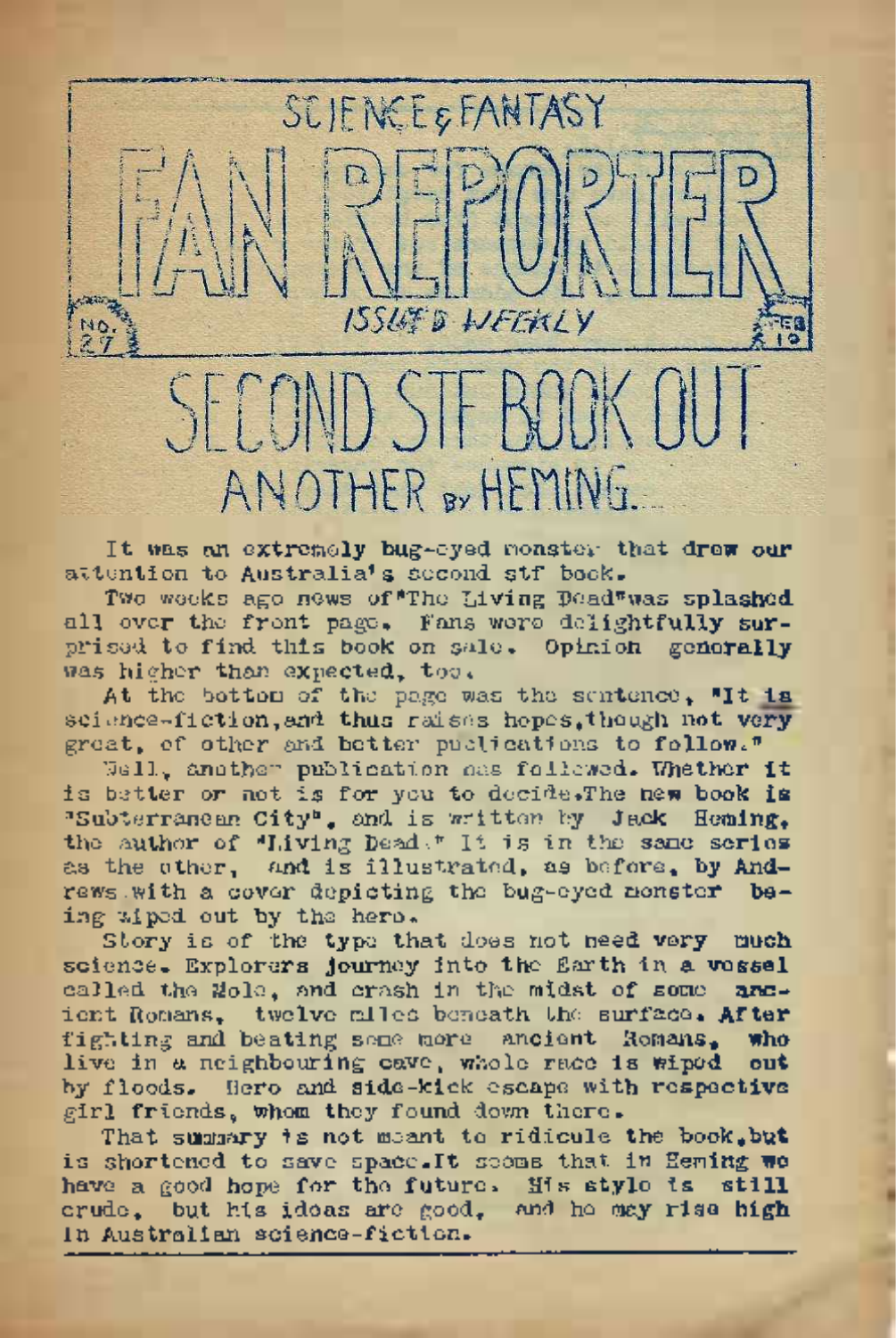PAGE TWO S.F.F. REPORTER

# F.S.8. DOINGS. ' STF FOR THE A.I.F.

Details of the scheme for supplying stf magazines to soldiers have now been completed.

Books will be bought from bookshops, and will be donated or sold by members out of their collections. Colin Roden is in charge of the books,and if you have any to send in. his address is on page 4 of this issu o <,

Two rules have been made, to stop FSS members taking books out of the parcels indiscriminately.

First, books taken out must be paid for, and the money will be used to augment the supply. Rates for buying and selling are threepence for each five cents with a minimum of sixpence per magazine.

Members cannot pick Just what they want out of the books. Any disputes will be settled by the club, and if more than one member wants the same book then it will be drawn for.

It is not estimated that many of the books will be wanted, as they will mostly be those that are easy to obtain, and hence already in most fans' collections.

The books will be sent to wounded men in hospitals as they would appreciate them most. A list of names will be obtained, and the books sent to these people.

Apart from the club funds, donations have already amounted to lo/~. More should follow.

# MOLESoORTH VICE-DIRECTOR.

Vol Molesworth has become the first vice-director of the FSS. His job is that of the secretary,combined with duties that empower him to assume control if the director is absent. He is also to help the director when necessary.

When first presented a month ago, there was much opposition to this move, and the motion was rejected, When brought up again at a full meeting, however, the result was the election of the vice-director.

Officials of the club now are director, vice-director, and treasurer. Coordinator of the FFA is also elected by the FSS.

# NOT A HOAX.

In case you doubt the authenticity of last week's front page news, soldiers full name is Bill Symonds.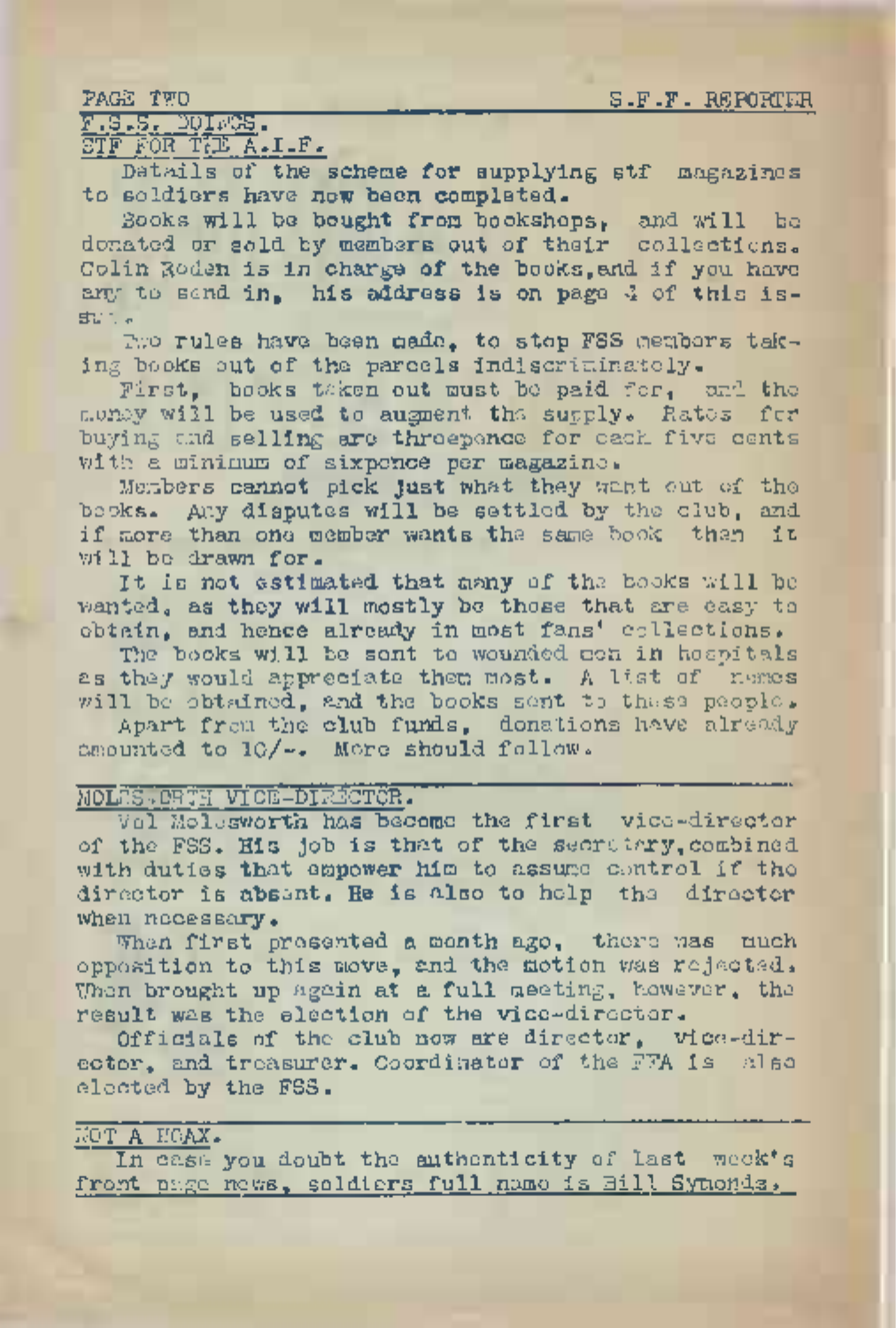### S.F.F. REPORTER. PAGE THREE POLLS.

No ,6 - STORIES.

TIE FOR.FIRST PLACE.

The tenth vote, coming in last week, enabled this poll to close. and caused a tie for first place between the Professor Jameson Series and. Who Goes There? Other positions did not change very much.Results are;

Number of Votes - 10,

4 points -Professor Jameson Series; The Goes There?

<sup>3</sup> points - By Jove *I;* Lest Darkness Fall.

<sup>2</sup> points - Adam Link Series; Black Flame; Child **of** Power; Cometeers; Council of Drones; Final Blackout; Gray Lensman; Green Man of Graypcc; Greta, Queen **of** Queens; He The Shrank; Into the Darkness; Life Ever-Lasting; Liners of Time; Second Deluge; Shadow Out **of** Timo; Sinister Barrier; Skylark of Space; Trends; **Un**certainty; Via Series; Zagribud.

1 point - Alas All Thinking; Anton York Series; **At** the Mountains of Madness; Before Atlantis Was; Black World-Blind Spot; Blue Barbarians; But Without Horns; •Chapter from the Beginning; Divide and Rule Elimination; Exile of the Skies; Ghoul; Half-Breed; Hands Across the VcidjHe From Procyon; Hok Scries; Impossible World; Indigestible Triton; Inner World; Invaders; I Robot; Jules Verne Express; Land of Mighty Insects; Conquest; Morons; None But Lucifer; Nymph of Darkness; Paradise and Iron; Peril Among the Drivers; Portrait; Skylark 3;Smile of the Sphinx;Son of the Stars;Spacehounds of IPC; Terror Out of Space; Three planeteors; TriplanetaryjWanted - Seven Fearless Engineers; **Witch** Makers; World Reborn.

That is the complete list. To the people who voted I say thank you on behalf of all those interested.

There is not much room for comment. I received a letter stating that all the stories seemed to be out of New Amazing. Well, I cannot alter people's votes, so there you are. But you just check up and see how many stories are out of new AmS. There aren't many.<br>Betails of next poll will be in next issue. Toom

Details of next poll will be in next issue. permitting. So you will have a rest for a week. Then the poll does start, you will be ready to vote right away.